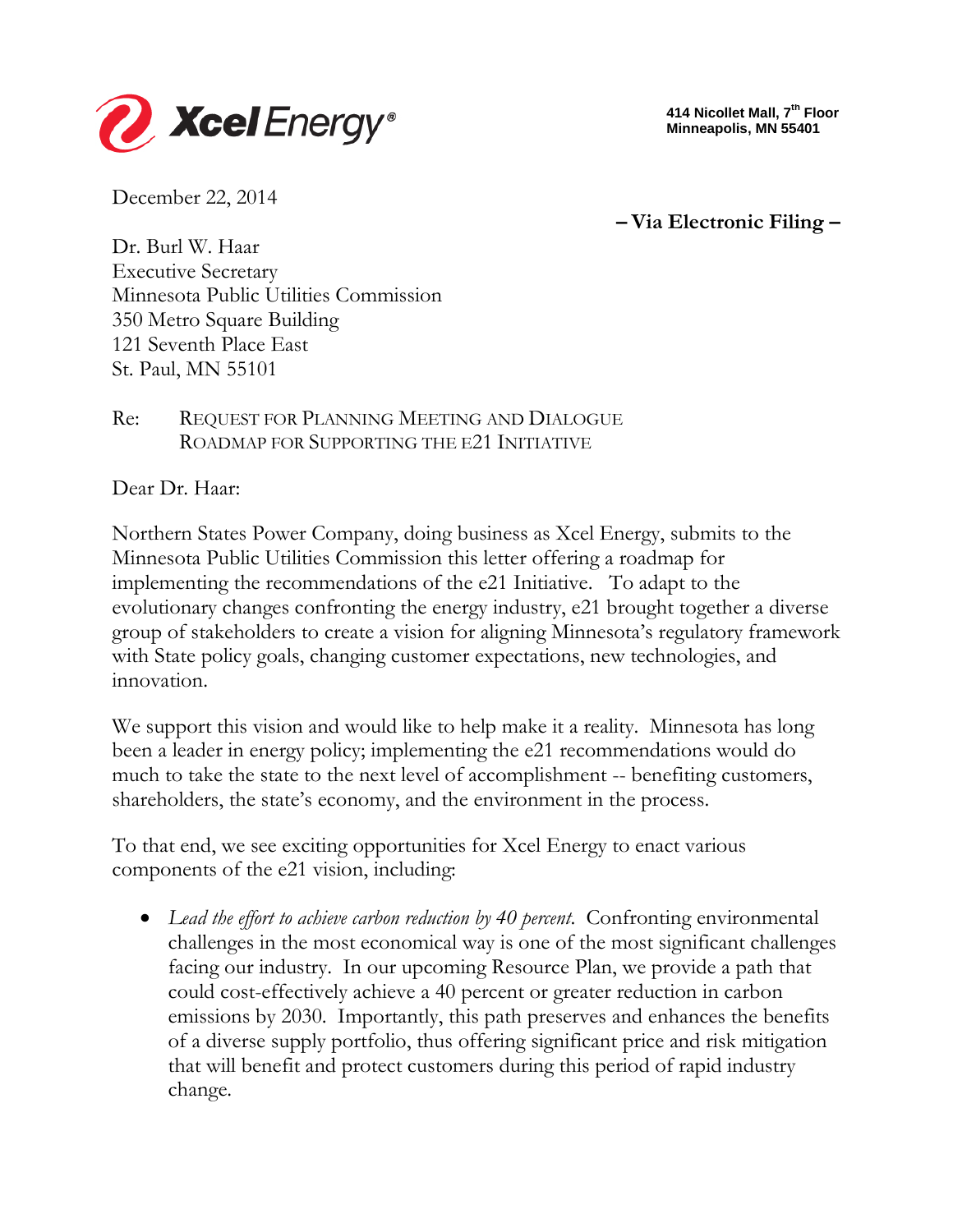- *Advance distribution grid modernization*. Distributed resources, for example solar, will play a more significant role in the future, while reliability will become even more important as our economy becomes increasingly electricity-driven. We would welcome the opportunity to take the lead in working with stakeholders to create a plan for evolving our distribution system to serve  $21<sup>st</sup>$  century demands, such that we enable a more distributed energy future, maximize the value of the grid, and ensure and enhance reliability.
- *Provide our customers with a platform of innovative service and product offerings*. Our customers are interested in better managing their energy use and bills, and purchasing green or otherwise streamed energy while ensuring safety and reliability, among other things. We want to respond by offering products and services that align with those goals. New services, alternative rate structures and pilot programs will be needed, as well as potentially new standards and approval processes so as to encourage innovation and bring new services to market in a timely and effective manner.
- *Implement a new regulatory framework that provides both predictable rates for customers and a more timely and nimble review while retaining the key benefits of existing processes, thus freeing valuable time for regulatory agencies, stakeholders, and utilities to focus on achieving policy objectives.* The e21 Initiative highlighted the importance of developing a supportive regulatory framework to align achievement of policy objectives with business objectives. Minnesota has long been a leader in this effort, but the increasing complexity of our industry requires a rethinking of the current framework to ensure it is still aligned. We believe the rate setting process can improve by evolving to a model that allows us to recover the costs associated with implementing this roadmap with greater frequency, certainty and predictability while incenting us to manage our business in a competitive manner.

We are excited about the possibilities and would welcome the opportunity to help make the e21 vision a reality. To do so, we believe the collaborative spirit embodied by the e21 Initiative will need to carry forward and that additional dialogue with the Commission and stakeholders would be beneficial. We thus request that the Commission schedule a planning meeting for further exploration of the appropriate procedure advancing the e21 Initiative.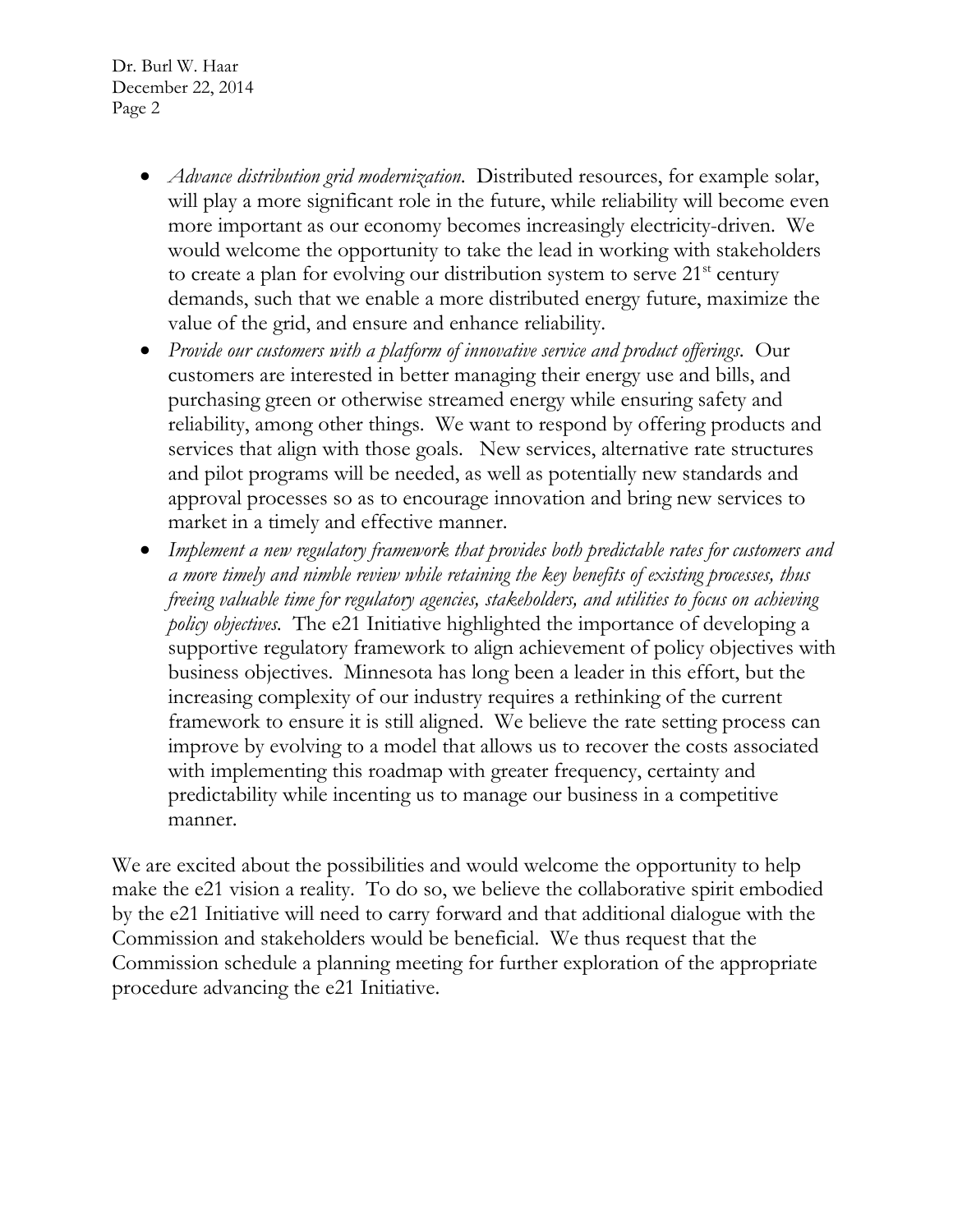$\overline{a}$ 

The remainder of this letter:

- Provides a brief background about the e21 Initiative,
- Discusses the guiding principles upon which we built our roadmap,
- Explains each element of our execution plan in more detail, and
- Outlines our proposed next steps.

We recognize the non-traditional nature of this request, and appreciate the Commission's consideration.

## *The Evolving Energy Industry and the e21 Initiative*

The energy industry is at a pivotal point. While we have experienced periods of change in the past, the last several years point to a fundamental shift in what the energy system will look like, what it will be able to do, and how people will use it.

Earlier this year, the Company joined a diverse group of stakeholders, known as the e21 Initiative, to identify potential changes to the regulatory system that would better align utility revenue and business models with public policy goals and changing customer expectations. The group initially identified fundamental changes in the electric industry, including positive evolutionary shifts that have had impacts not fully reflected in historic regulatory norms. These include:

<span id="page-2-3"></span><span id="page-2-2"></span>• *Environmental Policy Shifts* - Environmental policy changes have emerged over recent years, beginning in large part with Minnesota's Renewable Energy Standard.<sup>1</sup> In addition, this year the federal government released initial rules to limit greenhouse gas emissions from existing power plants, making long-term carbon reductions necessary. While it is not yet clear how the final federal rules will take shape, it is critical for electric utilities to not only respond to environmental mandates, but also to develop the investor support necessary for any utility to be a proactive environmental leader.[2](#page-2-1)

<span id="page-2-0"></span><sup>1</sup> Elisabeth Graffy & Steven Kihm, *Does Disruptive Competition Mean a Death Spiral for Electric Utilities?*, 13 Energy L.J. 1, 6-7 (2014) (discussing how state renewable portfolio standards have already significantly impacted utility obligations).

<span id="page-2-1"></span><sup>2</sup> Hal Harvey & Sonia Aggarwal, *Rethinking Policy to Deliver a Clean Energy Future*, America's Power Plan 1, 5 (citing changing "national security, public health, economics and climate change" policy concerns as a major factor driving change in America's power sector).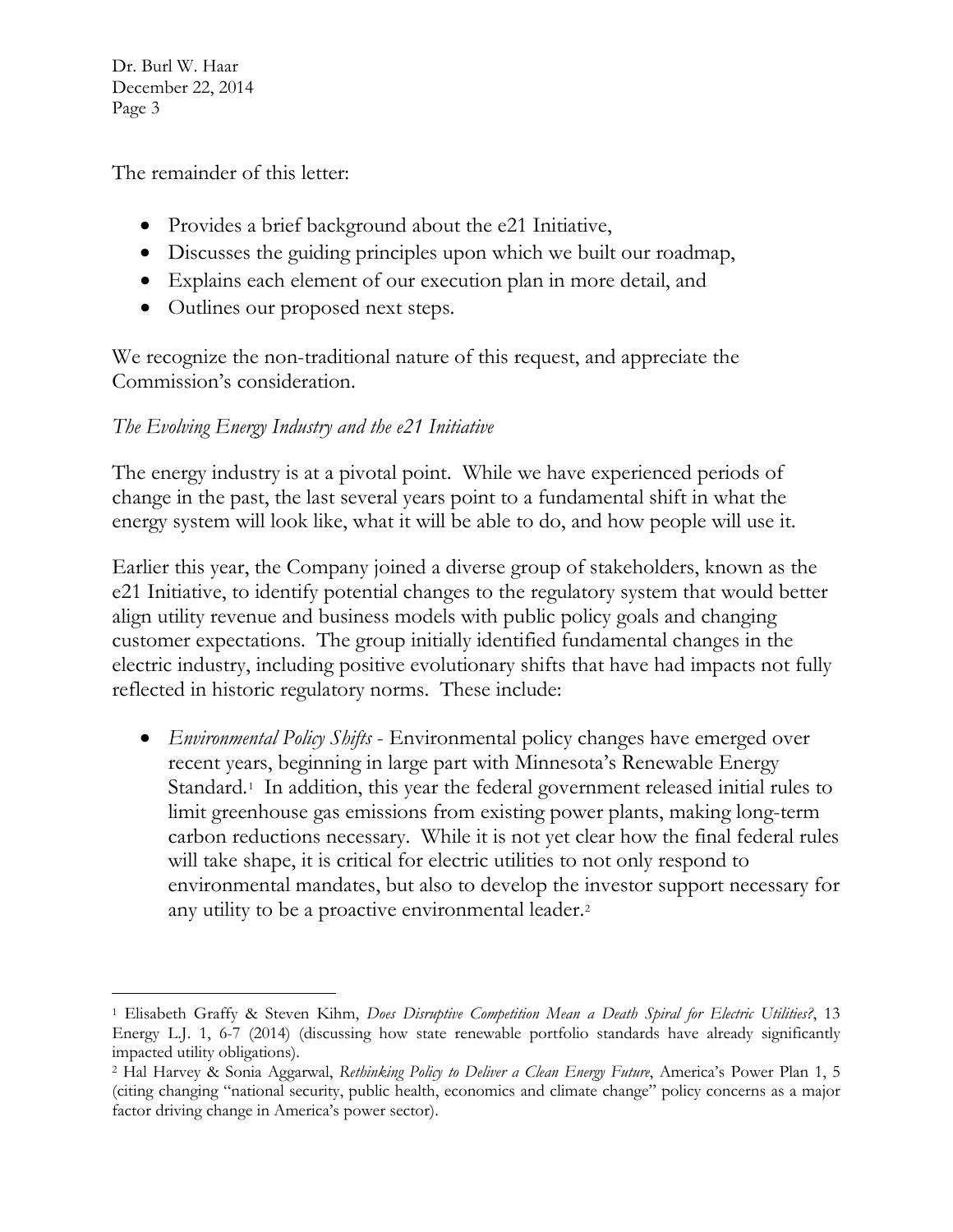$\overline{a}$ 

- *Impacts of Greater Conservation* Years of successful conservation programs and increased awareness about the value of energy efficiency, as well as advancements in technology, have slowed and in some cases reversed the sales growth trends characteristic of the past century.[3](#page-3-0)
- *Customer Demand for Choice* Energy consumers are showing greater interest in receiving the same kinds of choices from their energy provider that they are offered in other areas of their lives, such as access to more detailed energy data, more advanced energy management capabilities, and a more customized energy  $mix<sup>4</sup>$  $mix<sup>4</sup>$  $mix<sup>4</sup>$
- *Competition and New Technologies* Declines in the cost of distributed generation technologies, growing customer interest in expanded energy options, and supportive public policies have prompted a surge in the adoption of distributed generation, bringing increased competition.[5](#page-3-2) Minnesota has the opportunity to be proactive and put a framework in place that will support continued expansion and potentially avoid the kinds of regulatory and operational challenges seen in places like Hawaii. Energy storage technologies will likely follow a similar path, as will energy management and other customer-facing technologies.<sup>6</sup>

The e21 Initiative spent months learning and discussing these topics, including how regulatory bodies in this country and abroad have tried to tackle adapting to the evolutionary change sweeping through the energy industry. An early point of consensus in the e21 Initiative was that the current regulatory framework is becoming increasingly incompatible with the State's energy policy goals and with industry trends, and could be improved to better serve the needs of customers and stakeholders.

On December 18, 2014, the e21 Initiative published its recommendations, which are attached as **Attachment A**. At the heart of the e21 Initiative's recommendations is a

<span id="page-3-0"></span><sup>3</sup> Steven Nadel & Garrett Herndon, *The Future of the Utility Industry and the Role of Energy Efficiency*, ACEEE Report No. U1404, 1-4 (June 2014).

<span id="page-3-1"></span><sup>4</sup> Harvey & Aggarwal, *supra* note [2,](#page-2-2) at 4 (citing another major factor driving change in America's power sector as the "advent of competition").

<span id="page-3-2"></span><sup>5</sup> *Id*. at 4 (the first major factor driving change in America's power sector as the "large number of new technologies [that] are becoming commercially viable," such as renewable generation technologies and smart grid systems).

<span id="page-3-3"></span><sup>6</sup> Peter Kind, *Disruptive Challenges: Financial Implications and Strategic Responses to a Changing Retail Electric Business*, Edison Electric Institute 1, 3 (January 2013) (discussing how more emerging technology, such as battery storage, will place additional pressure on the traditional regulated utility model); Graffy & Kihm, *supra* not[e 1,](#page-2-3) at 15-16 (innovations in power storage "accelerating the potential for off-grid systems")..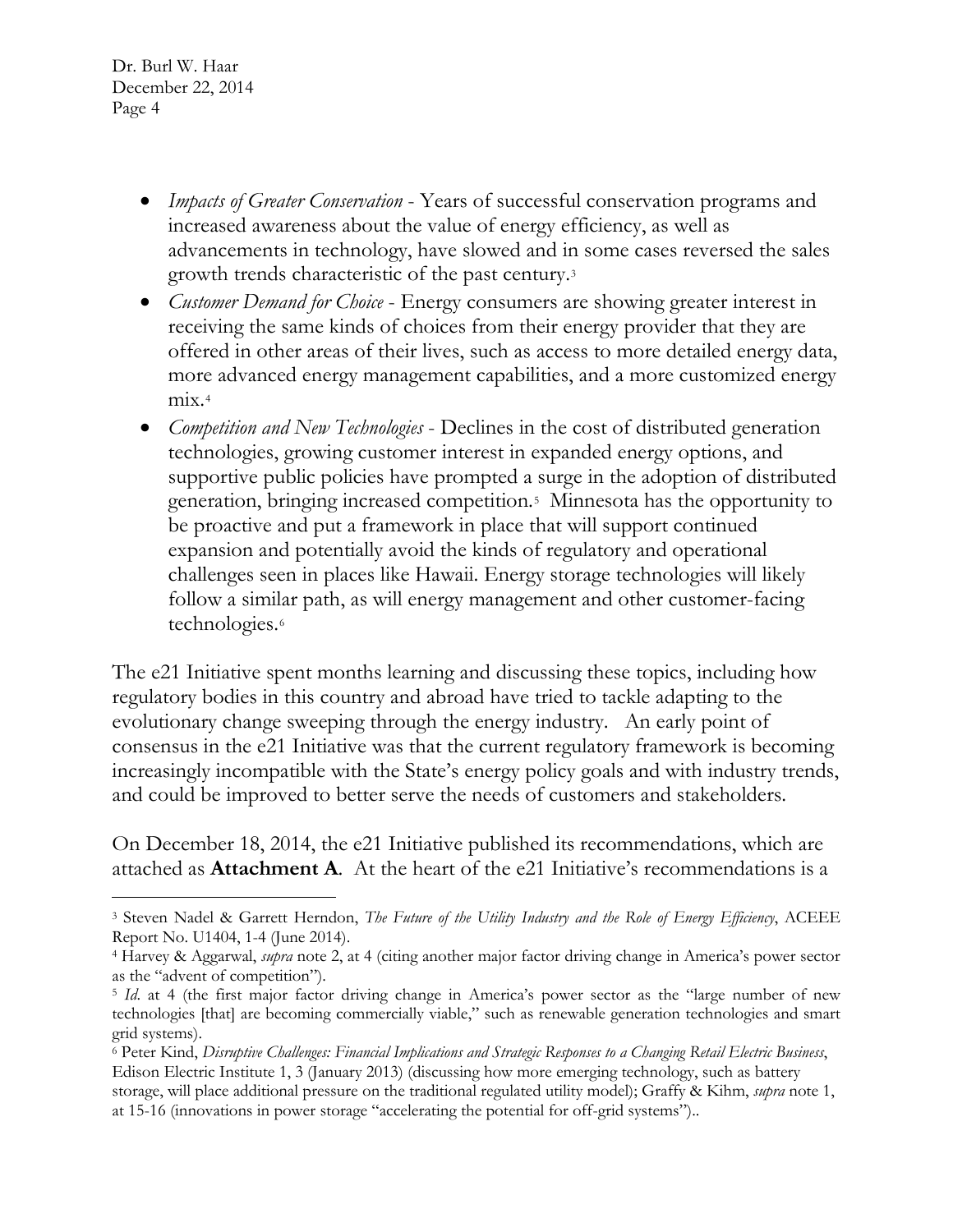shift to a more customer-centric and sustainable framework for utility regulation in Minnesota that better enables:

- Innovation and new customer options;
- Grid modernization and integration of distributed resources;
- Achievement of policy goals; and
- The financial health necessary for utilities to implement this vision.

While much work needs to be done, the e21 Initiative recommendations provides a commendable vision of potential changes to the State regulatory system that can better align utility business model and economic incentives with Minnesota's public policy goals and expanding customer expectations.

# *Guiding Principles*

We are looking forward to participating in Phase II of the e21 Initiative, but instead of waiting for that effort to produce a concrete set of recommended next steps, we believe there are several recommendations from Phase I that we can further explore now to advance the goals of the State and our customers. We looked to four guiding principles to help us create our road map.

First, our customers and being responsive to them is our top priority. Our customers are changing from primarily valuing reliability to wanting to feel good about the energy they use and having greater choice in the service and products they purchase from us. While providing safe and reliable service will be a cornerstone of our business, we also want to be responsive to our customers' changing values.

Second, we believe it is in the best interest of the State and our customers to have a healthy vertically integrated utility today and into the future. For that reason, our ideas and vision build upon our existing infrastructure and regulatory platform instead of breaking those apart. We recognize some may think it best to concentrate our efforts on dismantling this utility. We respectfully disagree with that sentiment and believe we can spend this time now cooperatively evolving the Company into the utility this State and our customers want.

Third, the elements of our roadmap are interrelated and will work best to accomplish the goals of the State and our customers when kept together. Currently, resource and customer choice related policy, and ratemaking decisions happen in different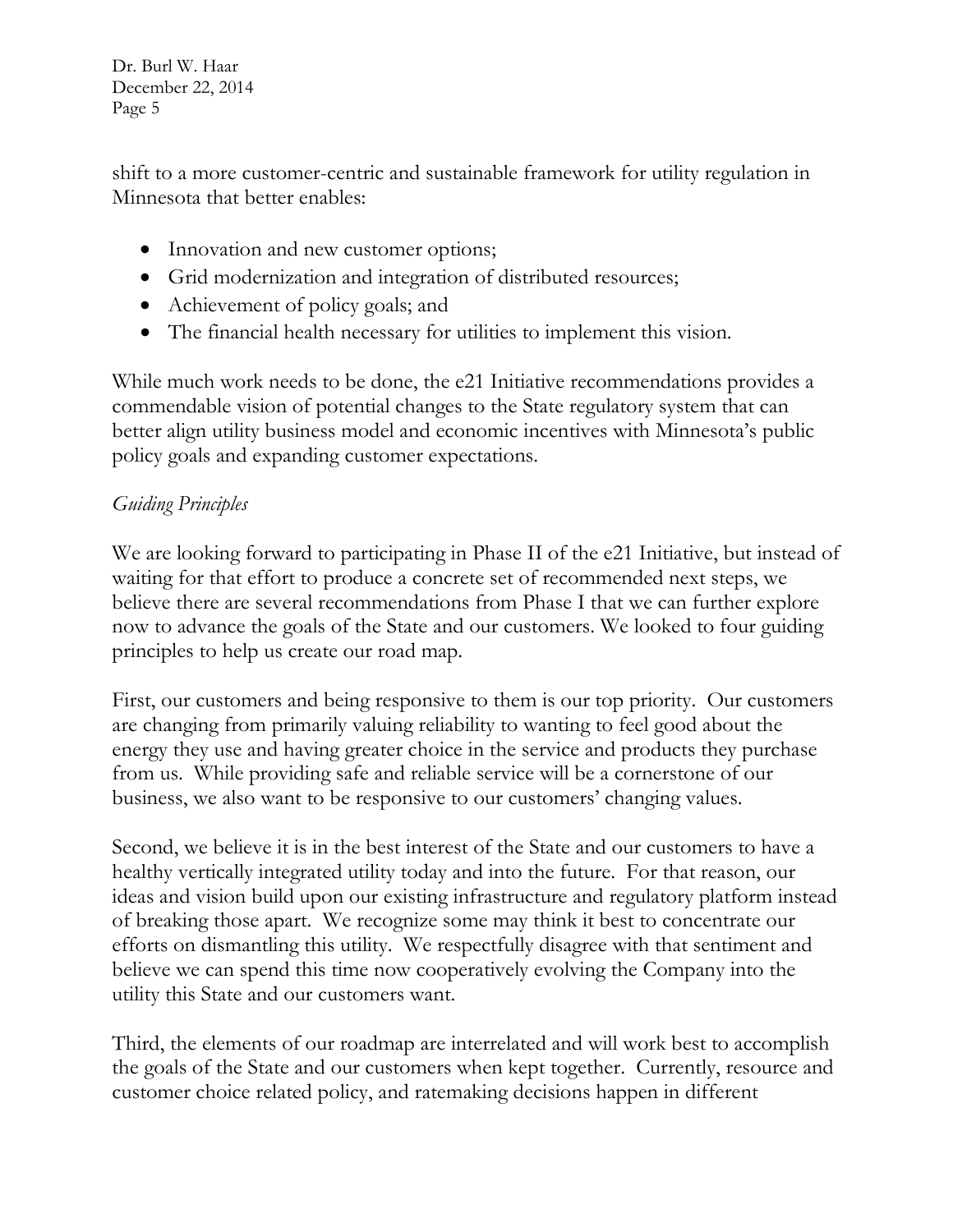proceedings, which the Commission may or may not decide near in time. We have seen this cause frustration and confusion from time to time. Reducing carbon emissions, modernizing the distribution grid and offering our customers diversified services and products will require the Company to make significant investments. We will have to recover the costs associated with these investments. We believe it would be an improvement to the existing process to make decisions about cost recovery at the same time as we decide whether to move forward with investments. Therefore, our roadmap keeps policy and ratemaking decisions connected.

Fourth, we need to consider a change in the way we approach the ratemaking process within the existing ratemaking framework. Rate cases take up a lot of resources and because of that make it challenging for us to talk to the Commission and our stakeholders about policy initiatives such as the ones outlined here. We concluded that our roadmap should suggest several evolutionary steps that could be applied to the existing ratemaking process so that the Company, Commission and our stakeholders can have an un-interrupted, non-distracted dialogue about the e21 Initiative recommendations and our roadmap for implementing them.

### *Achieving Forty-by-Thirty*

The e21 Initiative has a vision that to align the regulatory model with the changing landscape, utilities need to be incented to be proactive environmental policy leaders. Our roadmap for this vision is to exceed the State's carbon emission goals by reducing carbon emissions by 40 percent, or more, by 2030.

Achieving such a historic reduction in carbon emissions provides a unique opportunity to create a partnership between the Company and the State. Environmental leadership is one of our core values and we have a strong track record of success. Likewise, the State of Minnesota has been a leader in environmental policy for many years. For example, recent legislation established a solar energy mandate and more accessible solar-based products, and set the goal for Minnesota to be the first state to use only renewable-based generation. By partnering together we believe we can cost-effectively achieve one of the State's key energy policy goals.

We will be laying out our preferred plan for achieving a 40 percent reduction in carbon emission in our next Integrated Resource Plan, which we will file in January 2015. In our upcoming IRP, we also present our thoughts and ideas about the future of Sherco 1 and 2. While the plan is still being prepared, we expect to take a multifaceted approach that meets several key objectives, including: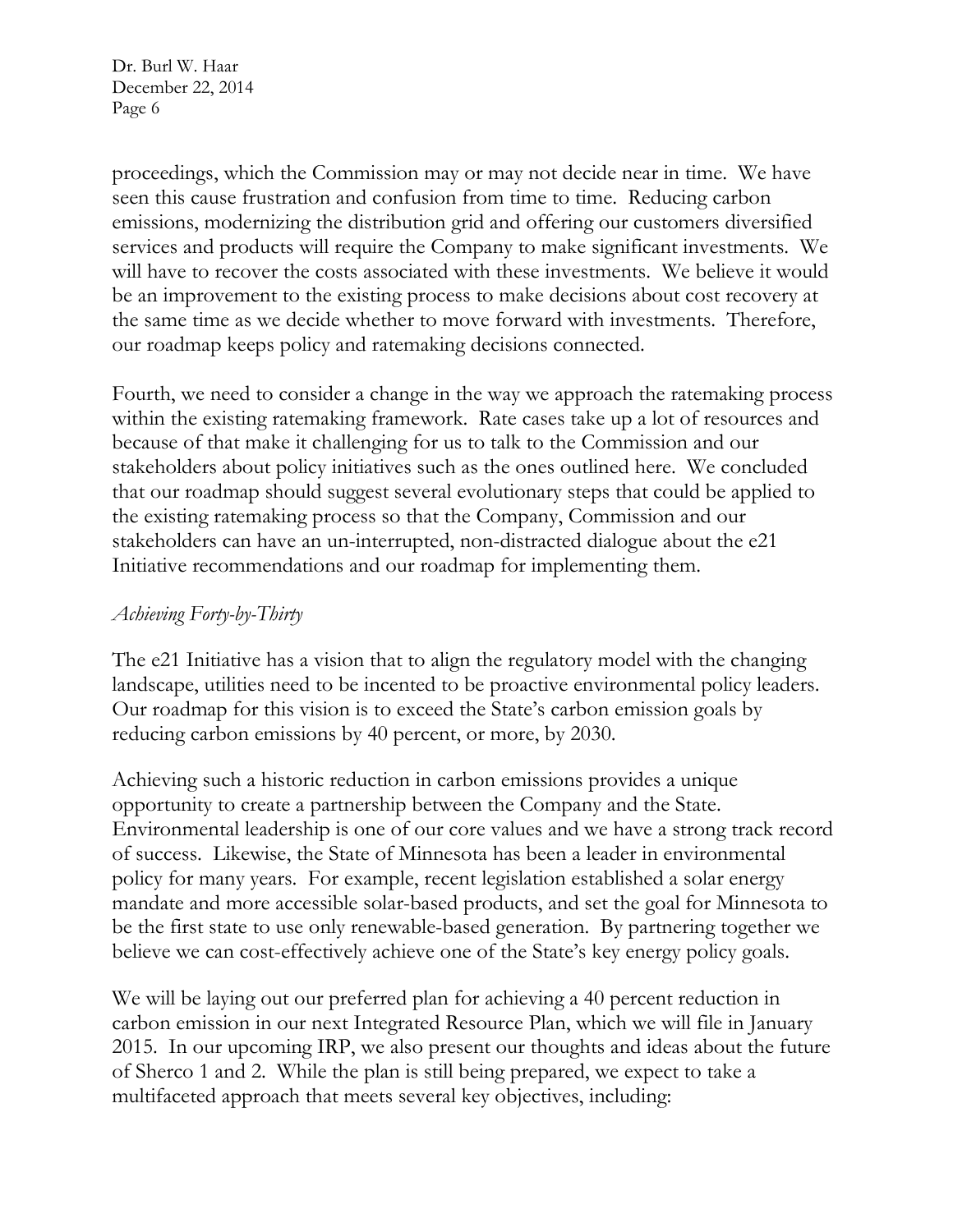- Accelerating the pace of emissions reduction;
- Expanding renewable energy on our system;
- Preserving system diversity and flexibility; and
- Moderating rate impacts and keeping rates competitive.

Our preferred plan also allows for accelerating cost-effective investments and using other tools to achieve carbon reduction if renewable costs are higher than predicted.

The e21 Initiative did a laudable job in offering a forward-looking vision to help evolve the regulatory model. We believe there are success stories from our past that can also help guide us through these changing times. For example, with the Minnesota Metro Emission Reduction Project, the Company made significant investments in our metro area generating units to reduce carbon emissions with the assistance of an incentive base rate mechanism. We believe the interests of the State and our customers were furthered with the use of our suggested diversified ownership portfolio as part of complying with the Next Generation Act (NGA). As we look to the investments that will be needed to reduce carbon emissions by 40 percent, we believe our partnership with the State could be enhanced by using MERP-like creative rate recovery mechanisms, and value could be driven by encouraging the Company to be part of the growth in renewable resources through NGA-like diversified ownership portfolios.

We are excited about our carbon reduction plan, but note that not all states we serve have the same energy and environmental goals and policies. At this time, Minnesota and North Dakota are on diverging paths. Reconciling these differences is becoming increasingly difficult for the Company and regulators which may ultimately adversely affect our customers in each state. We are working on solutions and expect to present a proposal as part of our IRP filing in early January 2015.

#### *Facilitating Grid Modernization*

The e21 Initiative recognized existing distribution systems will be called on to do more in the future, such as accommodating higher levels of solar generation, as well as other distributed energy resources, optimizing system performance, and enabling emerging technologies. To accelerate progress on realizing a fully modern distribution grid, the e21 Initiative recommends a robust stakeholder process that results in a plan describing the steps and investments needed to be responsive to 21<sup>st</sup> century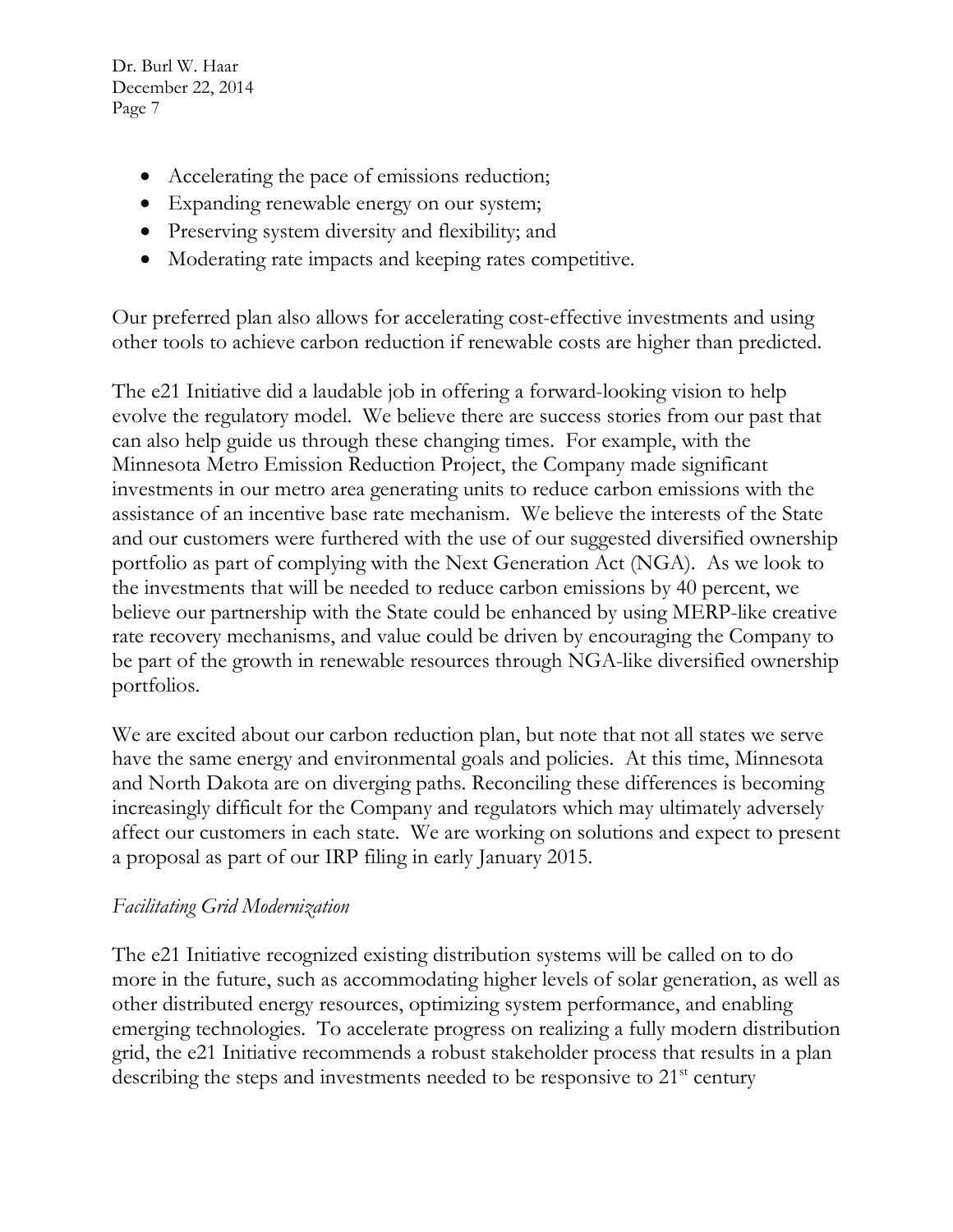demands. This process could document the current capabilities of the distribution system and explore a range of planning and investment issues, including:

- Foundational communications and control technologies to create a more intelligent grid;
- Strategies for optimizing distributed resources on the system, including *locational value mapping;*
- Evaluation of the role of energy storage and micro-grids; and
- Requirements for a secure and resilient grid.

Through this process, the Company can share what we have done and are doing to develop a more intelligent and integrated grid. For example, we are developing an advanced distribution management system, which will enable additional system automation and support intelligent electric field devices. Additionally, our distribution engineers are actively involved in industry efforts to research and test new technologies and operational models. In the past, we partnered with the Electric Power Research Institute (EPRI) on a solar-to-battery research project and are now working with the Midcontinent Independent System Operator (MISO) on a broadbased system monitoring and control project using synchrophasors to improve power system reliability and visibility. These efforts allow us to experiment with new technologies and practices in a low-risk and low-cost environment and learn from the experience of other industry partners.

We believe there may be a greater role for pilot and demonstration projects going forward. As part of the continued dialogue on grid modernization, we will explore launching a pilot project that assesses the impact of a stand-alone micro-grid on our distribution system and will consider others identified through the stakeholder process.

Because some of what we do may be new and based on evolving technologies, it will be important to receive input and cost recovery guidelines upfront. Investment in and modernizing of the distribution grid in a thoughtful, comprehensive manner based on established policies, actual customer needs, and understood technological capabilities will focus resources and save money.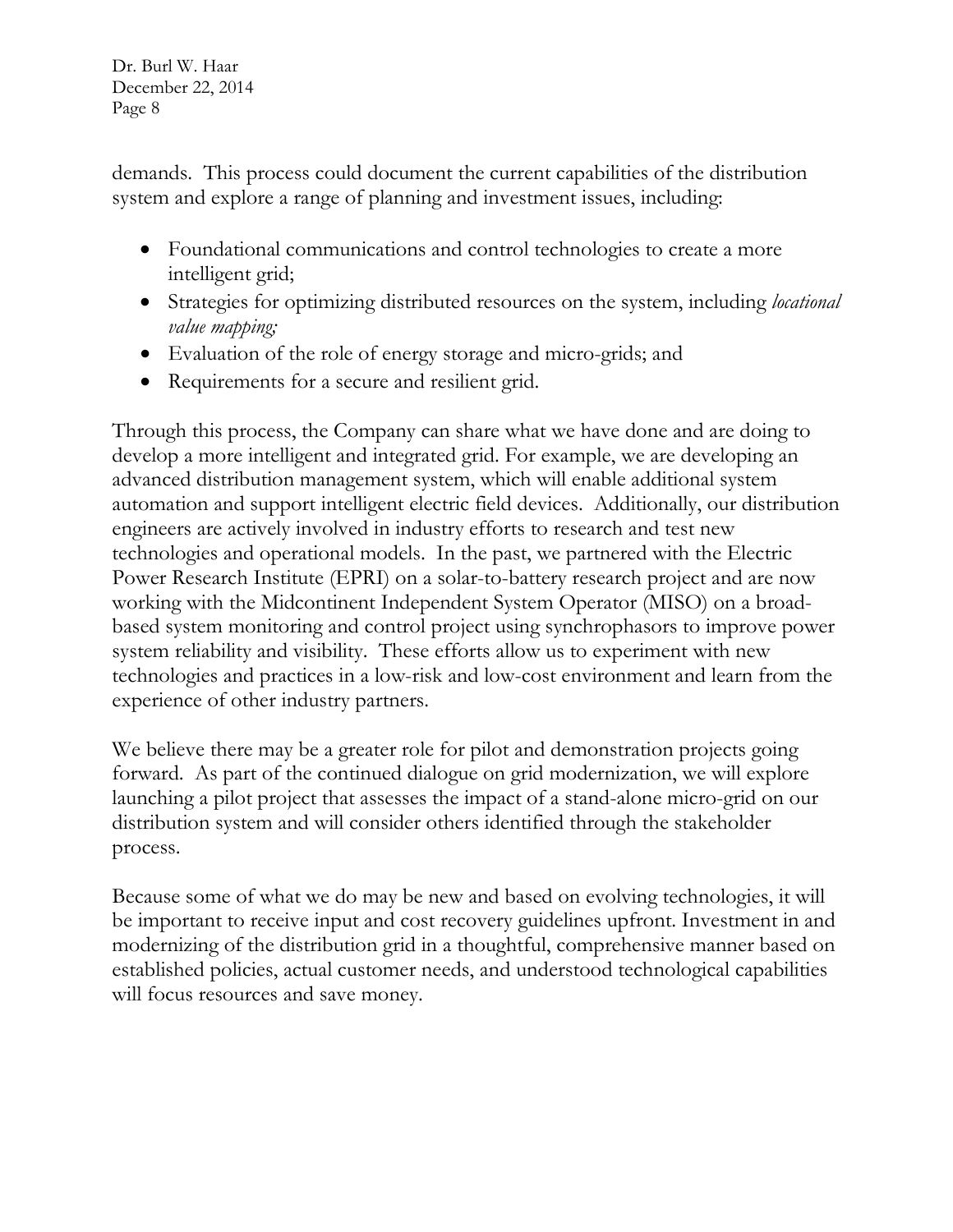#### *A Platform for Creating Customer Optionality*

We agree with the e21 Initiative that a more responsive customer choice tariffing platform is needed; a platform which allows us to work with and even anticipate the kinds of new products and services our customers want, resolve customer requests for new tariff provisions, and develop clean energy partnerships.

While we agree with the e21 Initiative on creating more customer optionality, not all of our customers want the same thing, and we are continuing to learn what our customers want. For that reason, our roadmap offers a number of pilots and testofferings. This will allow us to better understand the needs, wants and desires of our customers before implementing products and services that are permanently part of our tariff.

Specific examples of products, services and pilots making up our roadmap are as follows:

- Develop and if the interest further matures, offer a carbon-free or sustainability rate to our residential customers;
- Develop and offer a pilot program to our energy intensive trade exposed customers that offers different, more tailored, rate options;
- Develop and offer a pilot program that provides a streamed renewable offering;
- Provide additional supply-side options, including renewable rate options that price renewable energy close to existing General Service and Time-of-Day rates to interested communities and commercial customers;
- Develop and offer a pilot which provides more detailed data on energy use, and the ability to better control how and when they use energy, to our interested residential customers.

#### *Evolving Rate Recovery*

The last element of our intertwined roadmap is evolving the rate recovery process. The e21 Initiative recognized that utilities should be incented to pursue outcomes sought by stakeholders, should not be financially harmed for doing so, and drive cost excellence within the aspects of the existing rate recovery framework that works. As we reflect on the current ratemaking process and mechanisms, the e21 Initiative findings and recommendations and our roadmap, we believe there are opportunities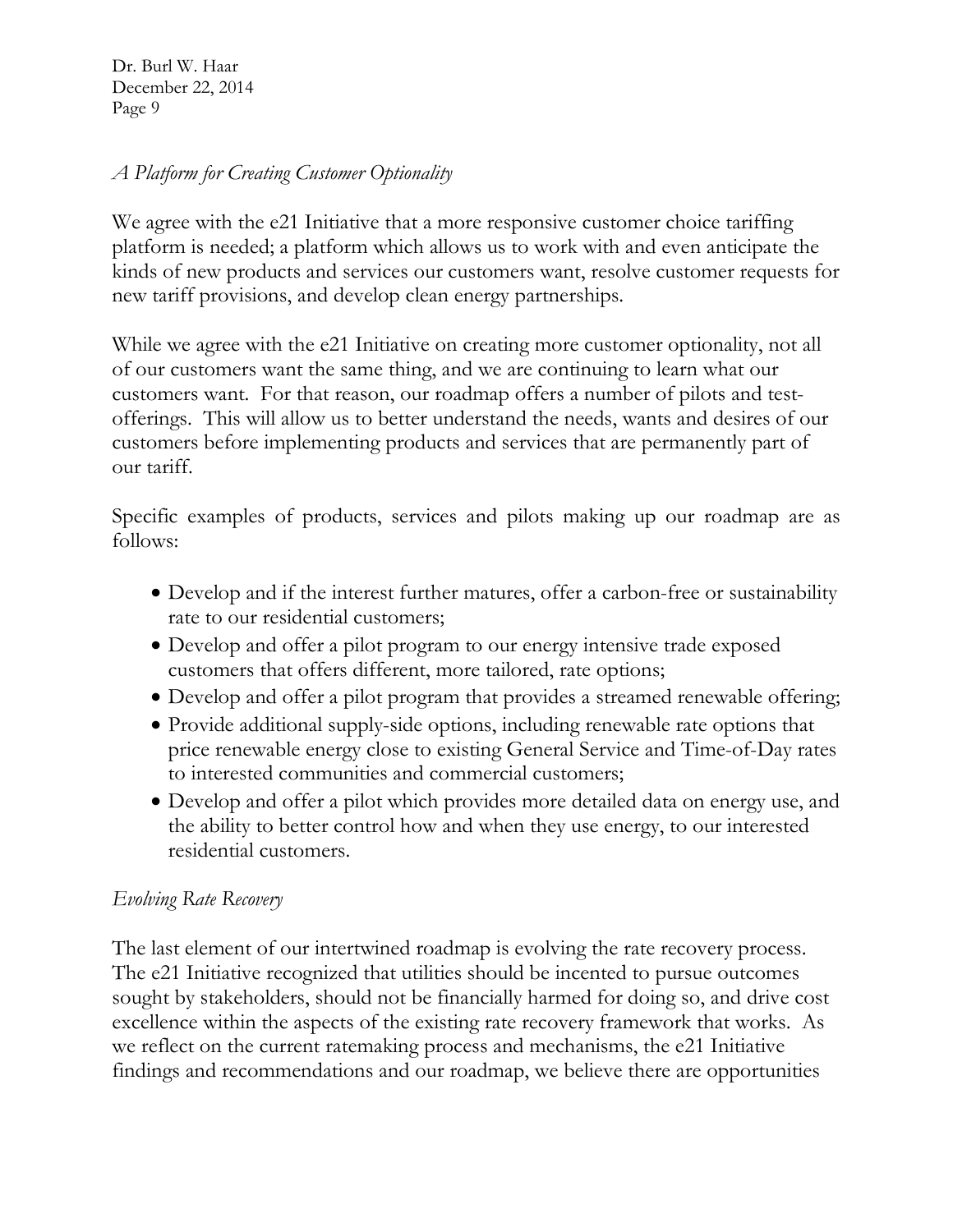for evolving what we are doing today both within and beyond the existing statutory framework.

We believe a place to start is transitioning the rate recovery process to one that creates a tie between our investment plan, the cost of the plan, and a path for the rate growth needed to address the costs of the plan. We believe this is a good place to start based on our experience in our recent rate cases. Our recent cases were driven by significant capital investments we have made into our system. We decided to move forward with many of these investments several years ago during a period of growth. We are now recovering the costs during a period of sluggish growth. What we are seeing with the current ratemaking process is that many years pass from the time we decide to pursue an investment and when we recover the costs in rates. During that time changes occur that make it harder to create ties between the policy rationale supporting an investment and rate recovery.

Another key evolutionary point is creating efficiencies and predictability within the process. Rate cases take a significant amount of resources and can take a year or more to complete. As we look to the immediate horizon, we are still working through our current investment cycle during a period of sluggish growth. We believe the rate case cycle will continue for a few more years. In fact, we are currently forecasting a sizeable deficiency over the next few years. This means we will likely have to file for rate increases, which will consume significant resources from the Company, state agencies and other stakeholders. Evolving the current ratemaking process to create efficiencies and predictability could make future rate cases less resource intensive and create opportunities to have more un-interrupted discussions about policy initiatives.

The last evolutionary point is balancing affordable, competitive rates with preserving our financial health as we execute this roadmap. The roadmap we have laid out in this letter will result in significant capital investment in renewables, distributed technologies, and our distribution grid. We also expect to see changes to our revenue structures as we provide more optionality to our customers. Furthermore, our customers will continue to expect we provide safe and reliable service, which means on-going investments in existing and new infrastructure. Cost-effectively, and costconsciously working through this roadmap while allowing us the opportunity to recover all of our costs and earn our authorize return should help strike the right balance between competitive, affordable rates, and preserving our financial health.

Other commissions have taken steps to evolve their traditional rate making processes and mechanisms to be more incentive and performance based, and efficient. For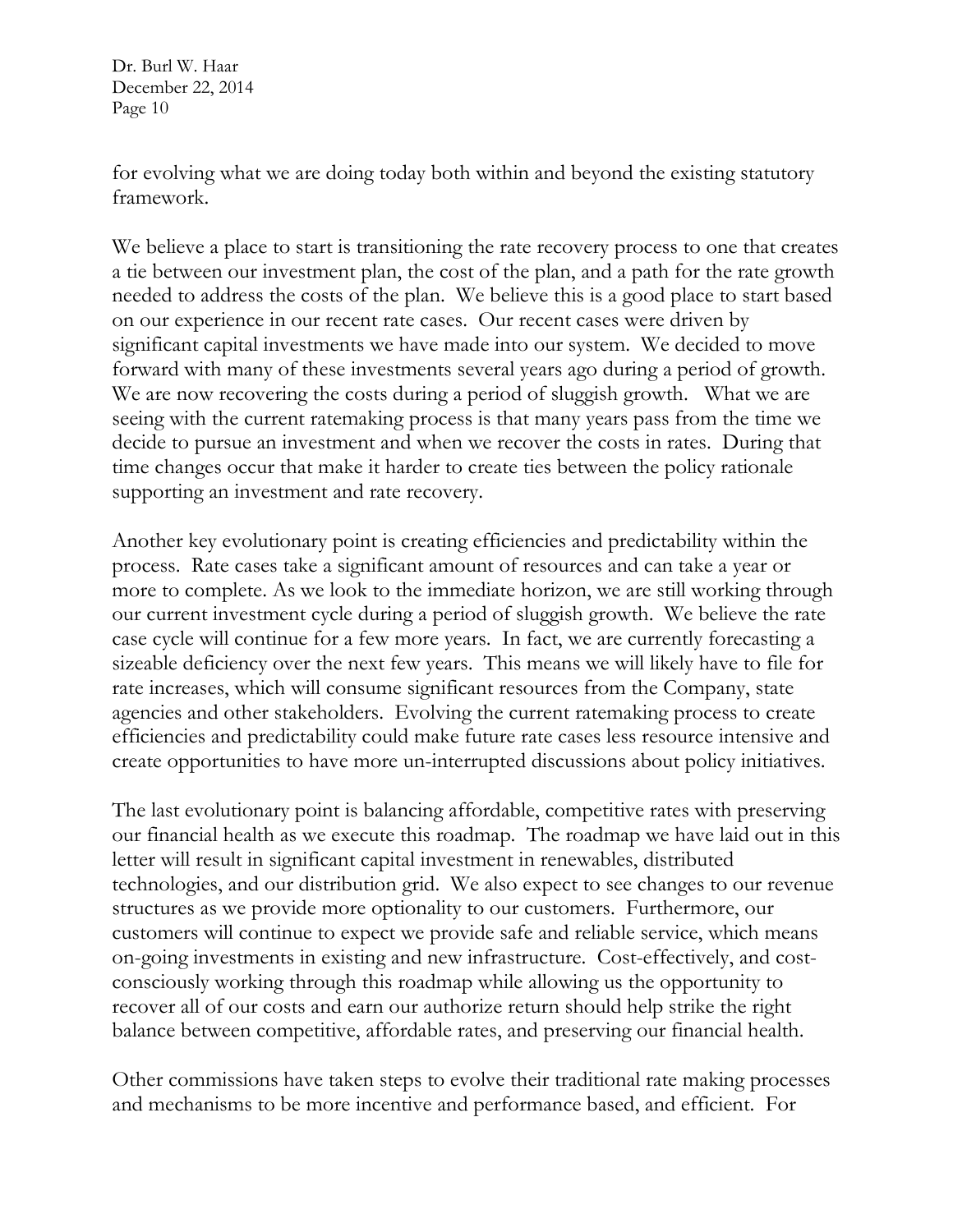example, the Alberta Utilities Commission uses performance based or incentive regulation as part of multi-year rate plans. The primary objective of performancebased rates is to improve cost efficiency and efficiency within the regulatory process. Another model that was studied is "going-in" rates. With this model, which is used as part of a multi-year rate plan, the case is expedited since the starting rates are based off the most recently approved rates, subject to minor adjustments. The Washington Utilities and Transportation Commission used this model in the Puget Sound Energy case.

We have considered a few high-level models that could work well in this State. One approach is to expand the scope of the existing multi-year rate plan construct to allow for the recovery of O&M as well as all capital. Consistent with the e21 Initiative Findings and Recommendations, O&M expense could be pegged to an inflationary index to create an incentive for us to more competitively manage our business. Another approach is to use an annual rate recovery mechanism, which allows us to recover the investments made in carbon-free energy, grid modernization and providing customer optionality. Since this mechanism does not address O&M or investments made to preserve safe and reliable service, we believe incorporating efficiencies and incentives into the existing rate case process would be necessary.

Our plan is to bring forward a straw man proposal to the Commission planning meeting so that we may share more details about several of the models discussed above.

#### *Next Steps*

At the outset we recognize the spirit of collaboration that was embodied within the e21 Initiative will be needed as we embark on the roadmap we have outlined in this letter. We look forward to facilitating that collaboration as best as we can.

We also recognize this is a non-traditional filing but believe it is appropriate considering the way in which the energy industry is changing. We request that this letter follow a different procedural path than would be used for a typical filing. By submitting information that is more conceptual in nature, our intention is to offer a roadmap for moving forward with the e21 recommendations and to use this document as a guide for further stakeholder conversation. Thus, we respectfully request that the Commission delay initiating a comment period to allow for additional collaboration prior to the start of a formal proceeding.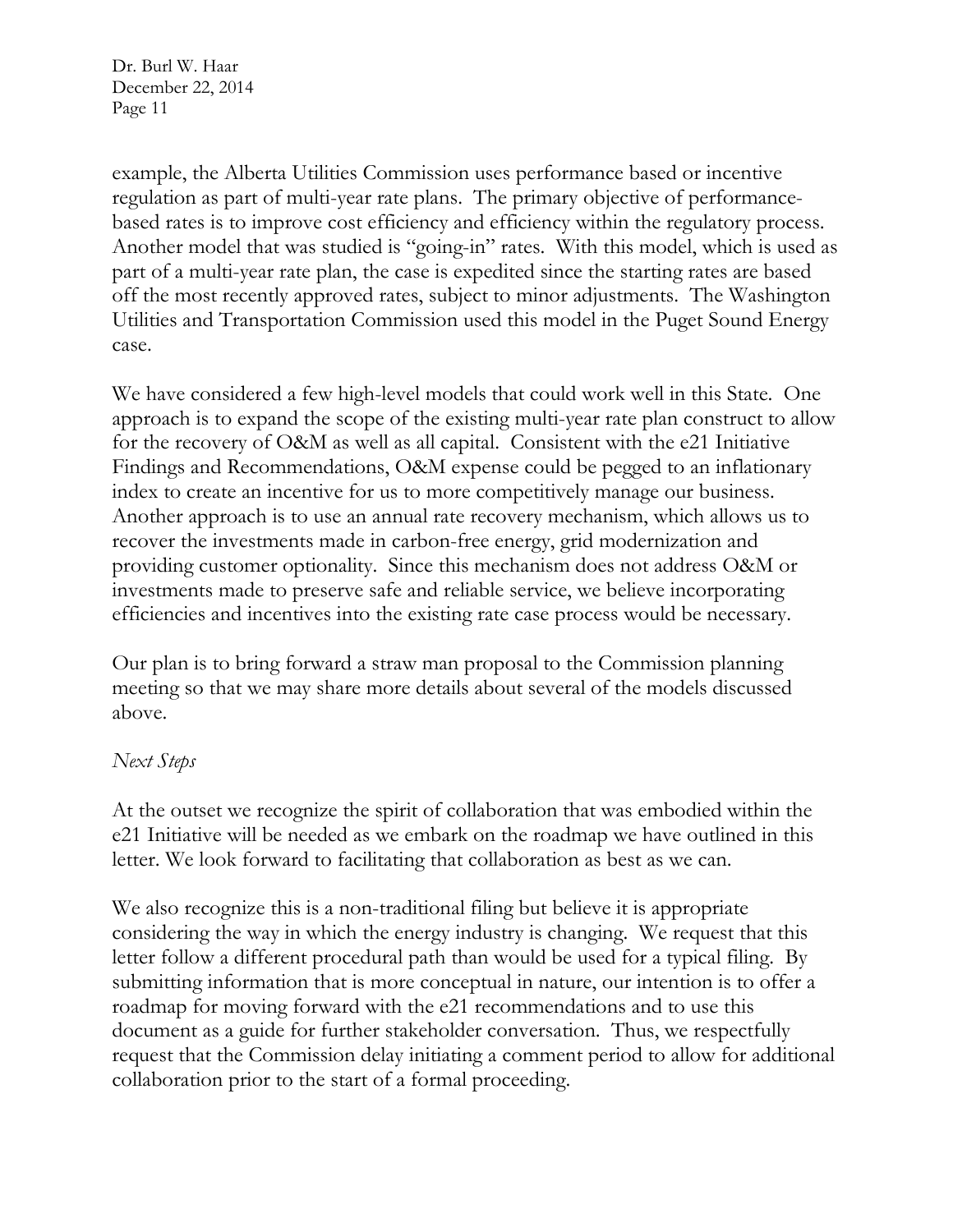Instead, as a first step, we request the opportunity to discuss this letter with the Commission at a planning meeting in January or February. Our goal for that meeting is to be available to answer questions and address comments the Commission may have and elaborate on our roadmap as appropriate.

We also note that there is a high likelihood that our roadmap will become disjointed right away. We are filing our IRP in early January 2015, which means discussions regarding achieving 40 by 30 will likely begin before we can substantively discuss the other intertwined elements of our roadmap. For instance, it will be hard to substantively discuss evolving the rate recovery process until our currently pending rate case and prudence review are addressed by the Commission. We look forward to obtaining the Commission's guidance at our planning meeting as to its thoughts about moving through our roadmap in a connected manner.

Ultimately, to make the e21 vision a reality we believe we will need to implement our roadmap through our upcoming integrated resource plan, as well as, our next rate case.

At the same time, we intend to work with stakeholders to consider Minnesota legislation in 2015 that would further clarify and encourage the Commission's use of these approaches and provide additional authority or rate making tools as necessary. We believe this will provide greater certainty, if needed.

#### *Conclusion*

We have appreciated the opportunity to work with stakeholders in the e21 process and look forward to continued dialogue and implementation of a regulatory framework best suited to meet Minnesota's evolving energy landscape. We believe this approach will serve as a model of collaborative, fruitful development of regulatory processes and mechanisms that will benefit from the advance input of stakeholders with varying interests and needs.